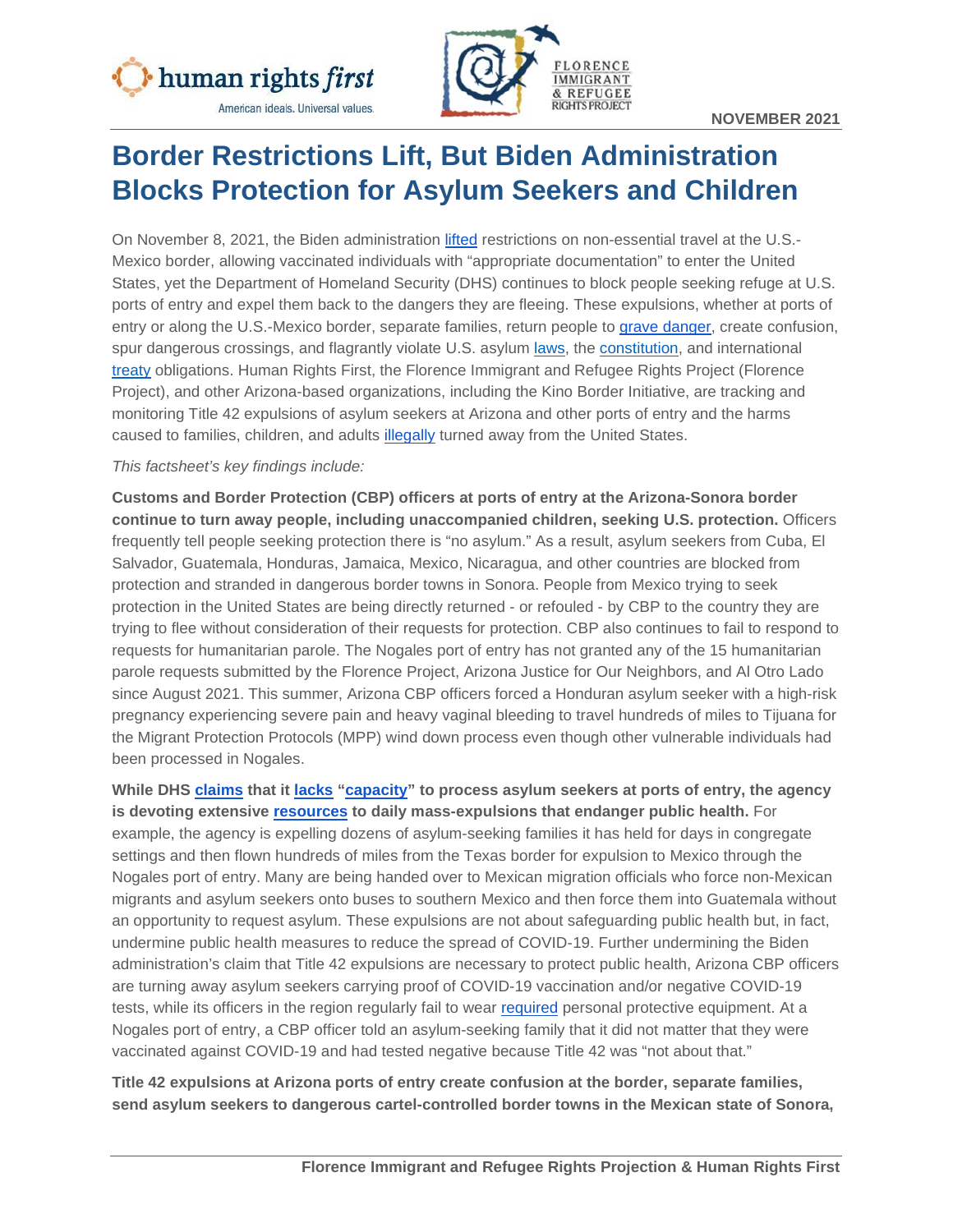**and push people seeking protection to undertake dangerous crossings.** People expelled by DHS to Sonora are targeted for kidnappings and brutal attacks. They include: a gay Cuban couple who was robbed and sexually abused by municipal police; three Nicaraguan dissidents who were strip searched and robbed by Mexican police near the border with Yuma, Arizona; and a Guatemalan asylum seeker who was kidnapped soon after DHS expelled him and his seven-year-old daughter near the Lukeville port of entry. Without access to asylum at ports of entry, families, adults, and children seeking protection are pushed to undertake increasingly life-threatening border crossings through harsh desert terrain in areas often controlled by organized criminal groups. The continued use of Title 42 is endangering lives and creating disorder along the border.

Recommendations from the Florence Project and Human Rights First to restart asylum protection at U.S. ports of entry and along the U.S.-Mexico border and to restore U.S. compliance with domestic refugee law and international obligations are included at the end of this document.

#### **Denying Asylum Protection at Ports of Entry Endangers Lives**

Even as DHS lifts restrictions on visitors, tourists, shoppers and other "non-essential" travelers at U.S. ports of entry, CBP officers continue to turn away almost all asylum seekers at ports of entry along the southern border, including the six border ports of entry in Arizona, illegally denying them access to asylum and expelling them to acute danger in Mexico.

Since taking office, the Biden administration has [extended,](https://www.cdc.gov/media/releases/2021/s1002-sixty-day-assessment-order.html) [embraced,](https://www.humanrightsfirst.org/resource/illegal-and-inhumane-biden-administration-continues-embrace-trump-title-42-policy-attacks) and [escalated](https://www.rollingstone.com/politics/politics-news/biden-administration-title-42-haitian-refugee-expulsions-1229299/) the Trump administration's policy of misusing Title 42 of the U.S. Code to block asylum at ports of entry and expel families and adults who cross the border seeking protection, even after a September 2021 federal court [ruling](https://www.acludc.org/sites/default/files/field_documents/huisha_ddc_decision_granting_class_cert_injunction_9.16.21.pdf) finding the expulsion policy likely illegal and in spite of [objections](https://www.politico.com/f/?id=0000017c-4c4a-dddc-a77e-4ddbf3ae0000) of key [administration](https://drive.google.com/file/d/14LVnU91yCVAb3O5ujd39h-jhBuXN3FA2/view) [officials,](https://www.forbes.com/sites/alisondurkee/2021/10/03/fauci-says-immigrants-are-absolutely-not-driving-covid-19-surge-lets-face-reality-here/?sh=4878146d173d) [members](https://pressley.house.gov/sites/pressley.house.gov/files/Halt%20Haitian%20Deportation%20Letter%20to%20Biden_Final.pdf) of [Congress,](https://www.foreign.senate.gov/imo/media/doc/10-07-21%20Bipartisan%20Letter%20to%20Sec.%20Mayorkas%20and%20Sec.%20Blinken%20re%20Treatment%20of%20Haitians%20Migrants.pdf) and civil rights [leaders.](https://civilrights.org/resource/pause-deportation-of-haitians-and-respect-due-process/) The administration continues to defend the Title 42 expulsion policy on public health grounds, despite [overwhelming](https://www.publichealth.columbia.edu/public-health-now/news/public-health-experts-urge-us-officials-withdraw-order-enabling-mass-expulsion-asylum-seekers) [evidence](https://www.publichealth.columbia.edu/research/program-forced-migration-and-health/letter-cdc-director-walensky-hhs-secretary-becerra-and-dhs-secretary-mayorkas-august-2021-title-42-0) that it [lacks any public health](https://phr.org/our-work/resources/u-s-medical-professionals-demand-cdc-end-title-42/)  [benefit](https://phr.org/our-work/resources/u-s-medical-professionals-demand-cdc-end-title-42/) and likely [exacerbates](https://www.publichealth.columbia.edu/node/76271) the spread of COVID-19. In early November 2021, CBP [rescinded](https://www.cbp.gov/sites/default/files/assets/documents/2021-Nov/CBP-mgmt-processing-non-citizens-swb-lpoes-signed-Memo-11.1.2021-508.pdf) Trumpera policy memoranda that had created a border-wide policy of [illegally](https://ccrjustice.org/sites/default/files/attach/2021/09/742%20Order%20granting%20in%20part%20Plaintiffs%20Motion%20for%20Summary%20Judgment%202021.08.02.pdf) ["metering"](https://www.oig.dhs.gov/sites/default/files/assets/2020-10/OIG-21-02-Oct20.pdf) or [restricting](https://www.humanrightsfirst.org/sites/default/files/hrf-crossing-the-line-report.pdf) the number of asylum seekers processed at ports of entry. However, with Title 42 still being used by DHS to block and expel asylum seekers, [thousands](https://www.strausscenter.org/wp-content/uploads/August_2021_Metering.pdf) of people from Cuba, El Salvador, Guatemala, Honduras, Jamaica, Mexico, Nicaragua, and other countries remain blocked from asking for protection at U.S. ports of entry and are stranded in dangerous border towns in Sonora and other parts of Mexico.

CBP officers physically block asylum seekers from access to ports of entry in Arizona, standing at the international border line or "limit line" between the United States and Mexico to prevent asylum seekers from reaching ports of entry. These officers refuse to process families, adults, and, in many cases, children requesting U.S. protection. Legal and humanitarian staff report that officers regularly provide misinformation to asylum seekers, including telling them to seek asylum at ports of entry hundreds of miles away, even though CBP officers are blocking the asylum process at all ports of entry along the U.S.-Mexico. In addition, on the Mexican side of ports of entry, Mexican national guard, immigration officials, and private security guards patrolling at ports of entry block some asylum seekers from even approaching the CBP limit line to ask for U.S. protection. For example, in August 2021, a family trying to approach the Mariposa port of entry in Nogales to request asylum reported to the Florence Project that armed guards intercepted them and forced them to turn around, threatening to detain them if they tried to proceed to the port.

In late September 2021, asylum-seeking individuals and families engaged in a peaceful [gathering](https://www.kinoborderinitiative.org/press-release-cbp-closed-port-of-entry-after-denying-access-to-migrant-family-seeking-asylum-accompanied-by-tucson-bishop-edward-weisenburger/) on the Mexico-side of the Nogales port of entry, calling on the Biden administration to restore access to asylum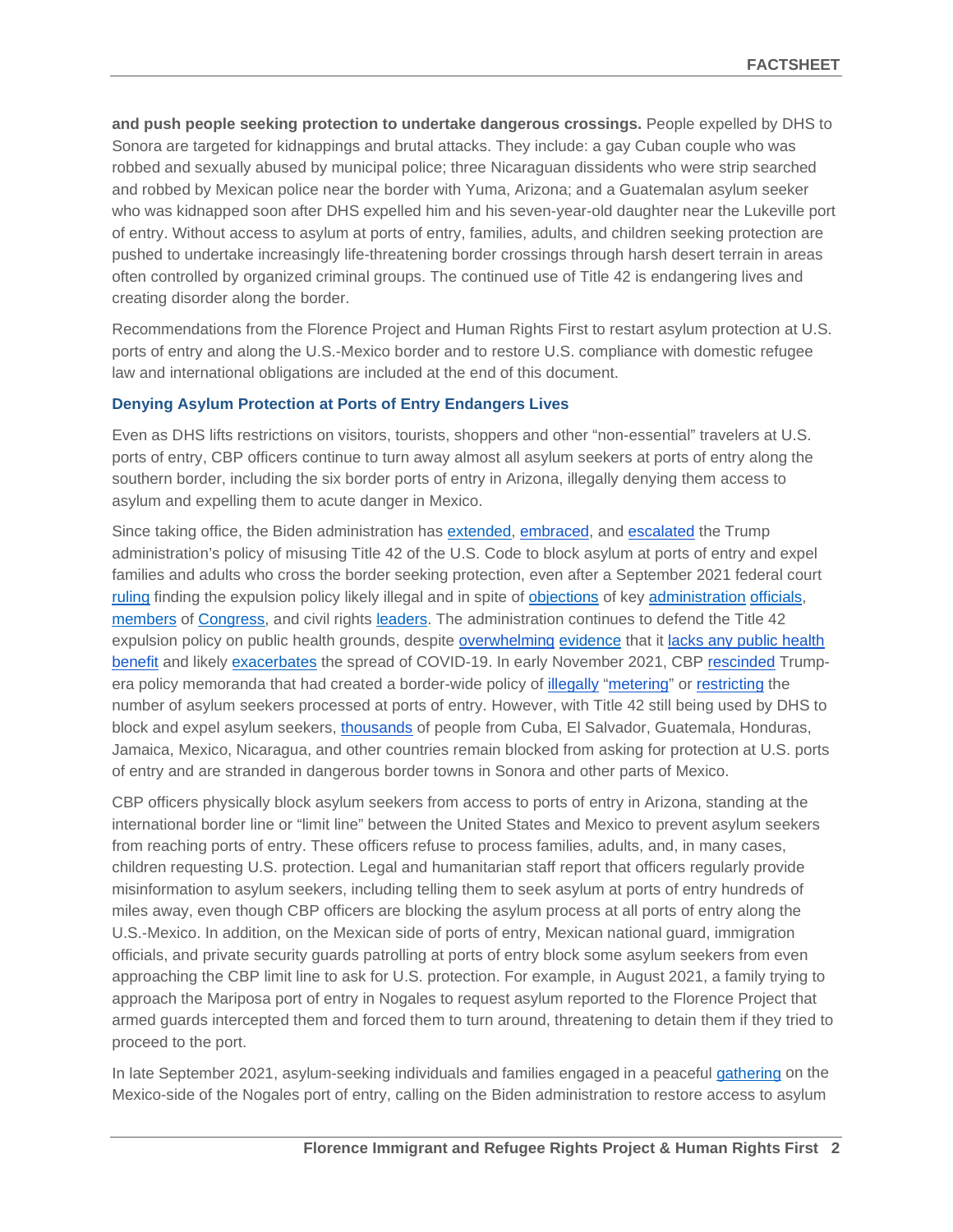at the border. Several families tried to present themselves to U.S. immigration officials at the port of entry to request asylum, accompanied by a faith leader and legal advocate and with proof of COVID-19 vaccination and recent negative COVID-19 tests. Instead of processing these families and individuals for asylum, DHS not only [turned them away](https://www.kinoborderinitiative.org/press-release-cbp-closed-port-of-entry-after-denying-access-to-migrant-family-seeking-asylum-accompanied-by-tucson-bishop-edward-weisenburger/) but, on multiple occasions, physically [shut](https://urldefense.com/v3/__https:/www.youtube.com/watch?v=f_m2KyVGuNw__;!!Lk31oBA0z-9QMnO0!Wi-jV55aTTZkbCWnXfod7DP8vLoWxwIqNRRmMKUsLDRQZPoGzPjP_qxFErAEGhNsHRt_WG0$) the gates to the pedestrian entrance of the port of entry as they attempted to request protection.

Many other asylum seekers have been turned away under Title 42 by CBP officers at Arizona ports of entry without access to the U.S. asylum process or even fear screenings required by Congress for expedited removals, including:

- Since August 2021, CBP officers at multiple Arizona ports of entry have turned away a **Mexican woman and her two young children who are fleeing death threats from the cartel that murdered the children's father.** CBP officers at the DeConcini port of entry in Nogales told the family there was "no asylum" there and suggested they try ports of entry in Texas or California – knowing the family would be turned away at these ports of entry as well. In September 2021, CBP officers again turned the family away even though they presented negative COVID-19 tests when attempting to request asylum. The woman told the Florence Project, "We thought that because we were going through the port of entry, we were going to be heard. We just wanted to follow the rules and be safe, especially because we are traveling with young children."
- **In June 2021, a Jamaican asylum seeker was beaten by CBP officers when he mistakenly tried to approach the DeConcini port of entry in Nogales through the vehicle lanes.** According to a [complaint](https://www.kinoborderinitiative.org/wp-content/uploads/2021/08/KINO-NETWORK-CBP-Abuses-consolidated.pdf) filed with the DHS Office of Civil Rights and Civil Liberties by the Kino Border Initiative, which interviewed the man, the officers knocked the man to the ground, beat and punched him, put a foot on his neck, dragged him across a concrete surface into an office, and handcuffed him to a bench. The man was expelled to Mexico and told by the CBP officers, "this is what a bunch of you have been doing, you are getting out of here."
- **In late September 2021, CBP officers turned away a Guatemalan woman and her two children fleeing deadly threats by a violent criminal organization.** When the woman told a CBP officer at the San Ysidro port of entry that her family was not safe in Mexico or Guatemala, he said, "it doesn't matter because there is no asylum." CBP officers subsequently turned away the family twice from the Nogales port of entry, telling them "the border is closed" and laughing at the woman as she cried and begged for protection. The woman reported to the Florence Project that, after presenting a negative COVID-19 test to the officers, she told them "we are human beings" and asked "how could you turn us away while countless other people cross the border without masks."
- CBP officers at the DeConcini port of entry in Nogales, Arizona twice turned away a young **Mexican woman, her two-year-old son, and her 18-year-old sister who had requested asylum in August and September 2021 after fleeing death threats by cartel members.** A CBP officer told the family it did not matter that they were vaccinated against COVID-19 and had tested negative because Title 42 was "not about that." Soon after CBP turned the family away, cartel members threatened them in Nogales. The woman told the Florence Project she fears for her life.

Although CBP has legal authority to process asylum seekers, even with the Title 42 policy in place, CBP officers rarely permit asylum seekers to request protection at ports of entry. Indeed, the Centers for Disease Control and Prevention (CDC) [order](https://www.govinfo.gov/content/pkg/FR-2021-08-05/pdf/2021-16856.pdf) that DHS has used to justify Title 42 expulsions references exceptions based on "humanitarian" and other interests, yet CBP officers at ports of entry almost never grants such exceptions, even for extremely vulnerable individuals facing life-threatening danger.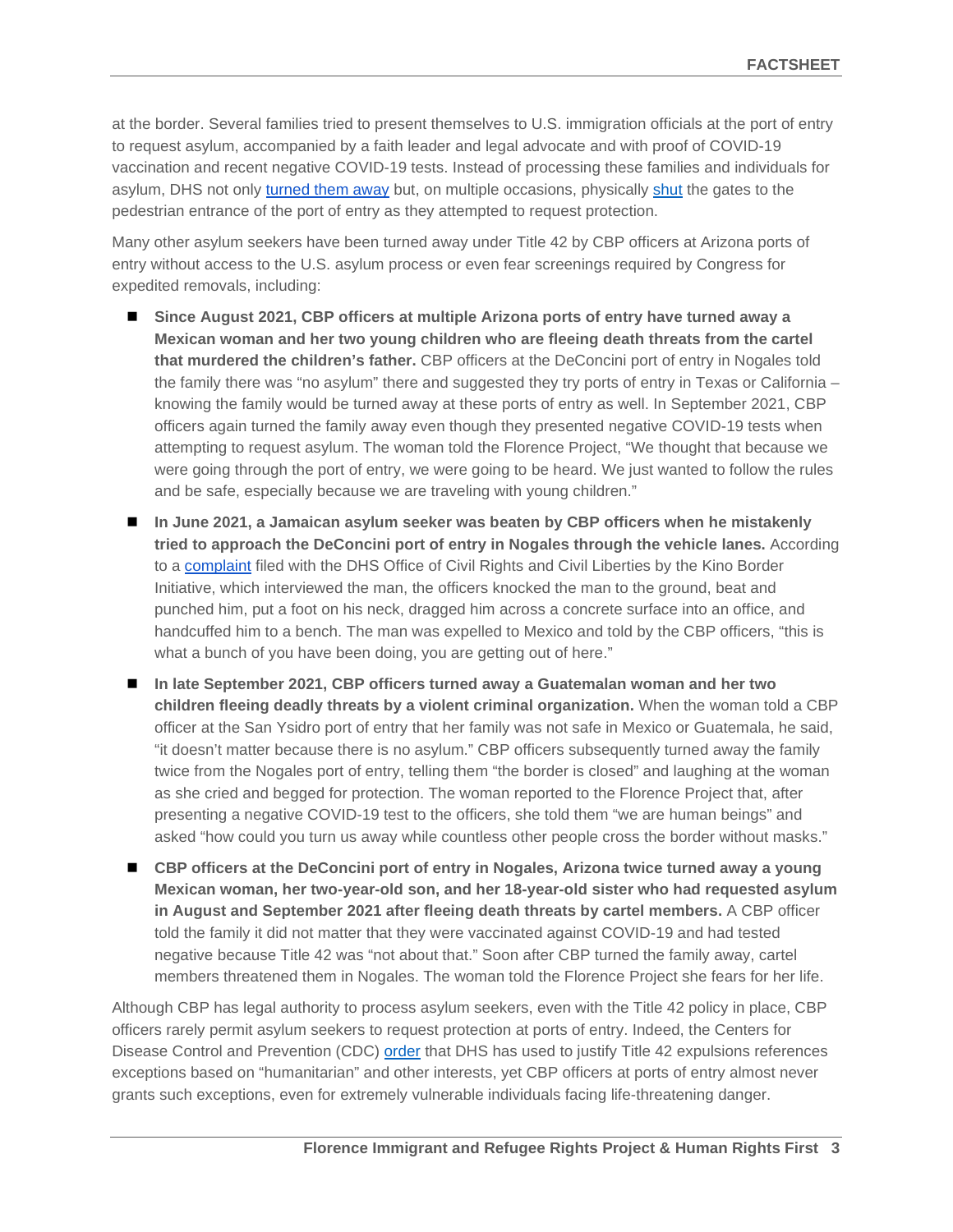CBP officers also have statutory authority to review and grant requests for humanitarian parole pursuant to Section 212(d)(5) of the Immigration and Nationality Act, but these requests are generally accessible only to individuals represented by an attorney and have been ignored or denied in the vast majority of cases without explanation. For instance, CBP has not granted any of the 15 humanitarian parole requests submitted by the Florence Project, Arizona Justice for Our Neighbors, and Al Otro Lado at Nogales, Arizona ports of entry since September 2021:

- CBP in Nogales, Arizona has failed to even respond to 13 humanitarian parole requests **submitted by the Florence Project since September 2021**, including for a child with neurological issues from an accident related to an attempted kidnapping, a woman with a high-risk pregnancy and urgent security risks in Nogales, and a family who was kidnapped multiple times in Nogales.
- Arizona CBP has not responded to a parole request for a Honduran woman fleeing death **threats after her husband was murdered in Honduras.** The woman's hands and throat were injured in an attack, and she needs urgent medical attention for kidney stones, according to her attorney Ginger Cline with Al Otro Lado.
- **A young Guatemalan asylum seeker denied humanitarian parole by CBP in Nogales in September 2021 disappeared later that month and remains missing.** The man had been kidnapped, trafficked, and threatened with death after reporting gang activity to police, and had been pursued by gang members to Mexico. Despite the dire threats detailed in the parole request, CBP denied it and did not even provide an explanation for the disturbing denial.

Asylum seekers turned away by CBP officers at Arizona ports of entry due to Title 42 are targeted for grave – and escalating – violence in Mexican towns bordering Arizona, where many have been kidnapped or otherwise violently attacked. As of October 2021, Human Rights First has tracked at least [7,647](https://www.humanrightsfirst.org/resource/illegal-and-inhumane-biden-administration-continues-embrace-trump-title-42-policy-attacks) attacks against individuals blocked from protection or expelled under Title 42 to Mexico, including kidnappings, rapes, torture and other violence. In Sonora, an ongoing dispute between rival cartels has [intensified](https://lasillarota.com/estados/guerra-entre-carteles-mantiene-en-vilo-al-norte-de-sonora-van-6-dias-de-balaceras/544008) this year, creating near war zones in some Nogales-area towns with frequent shoot-outs, including a cartel-involved [shooting](https://abcnews.go.com/International/wireStory/suspected-cartel-gunmen-north-mexico-kill-year-boy-80529290) that killed a three-year-old boy in October 2021. In November 2021, dozens of Central American migrants, including [10 children,](https://pulsoslp.com.mx/nacional/rescatan-a-53-migrantes-centroamericanos-secuestrados-en-nogales-/1393710) were discovered being held in kidnapping stash houses in Nogales. Earlier this year, the U.S. Consulate General in Tijuana [issued](https://pregonerobaja.com.mx/2021/04/10/estados-unidos-envia-alerta-por-violencia-en-valle-de-mexicali/) a travel [alert](https://www.infobae.com/america/mexico/2021/04/10/eeuu-emitio-alerta-de-seguridad-por-violencia-de-carteles-en-tijuana-y-el-valle-de-mexicali/) for western Sonora, citing increasing cartel violence. In Sasabe, a remote border town in Sonora, cartels [control](https://www.humanrightsfirst.org/sites/default/files/FailuretoProtect.4.20.21.pdf) movement in and out of the city and regularly extort and beat asylum seekers returned there by DHS under Title 42, according to Dora Rodriguez, an aid worker with Salvavisión.

Asylum seekers who have been attacked in Sonora, Mexico after being blocked or expelled by CBP due to Title 42 include:

 **More than 70 migrants and asylum seekers blocked from protection under Title 42 who responded to a survey conducted by the non-profit organization Al Otro Lado between June and October 2021 reported being kidnapped or attacked in Sonora**, including a Honduran woman who escaped an attempted kidnapping with her eight-year-old daughter immediately after DHS expelled them to San Luis Río Colorado; a gay Cuban couple who was robbed and sexually abused by municipal police; a Honduran man who was kidnapped, beaten, and denied food in captivity for three days until his family paid ransom; a Salvadoran man who was trafficked for labor exploitation; and a Colombian asylum-seeking woman who was kidnapped, robbed, and extorted by a taxi driver.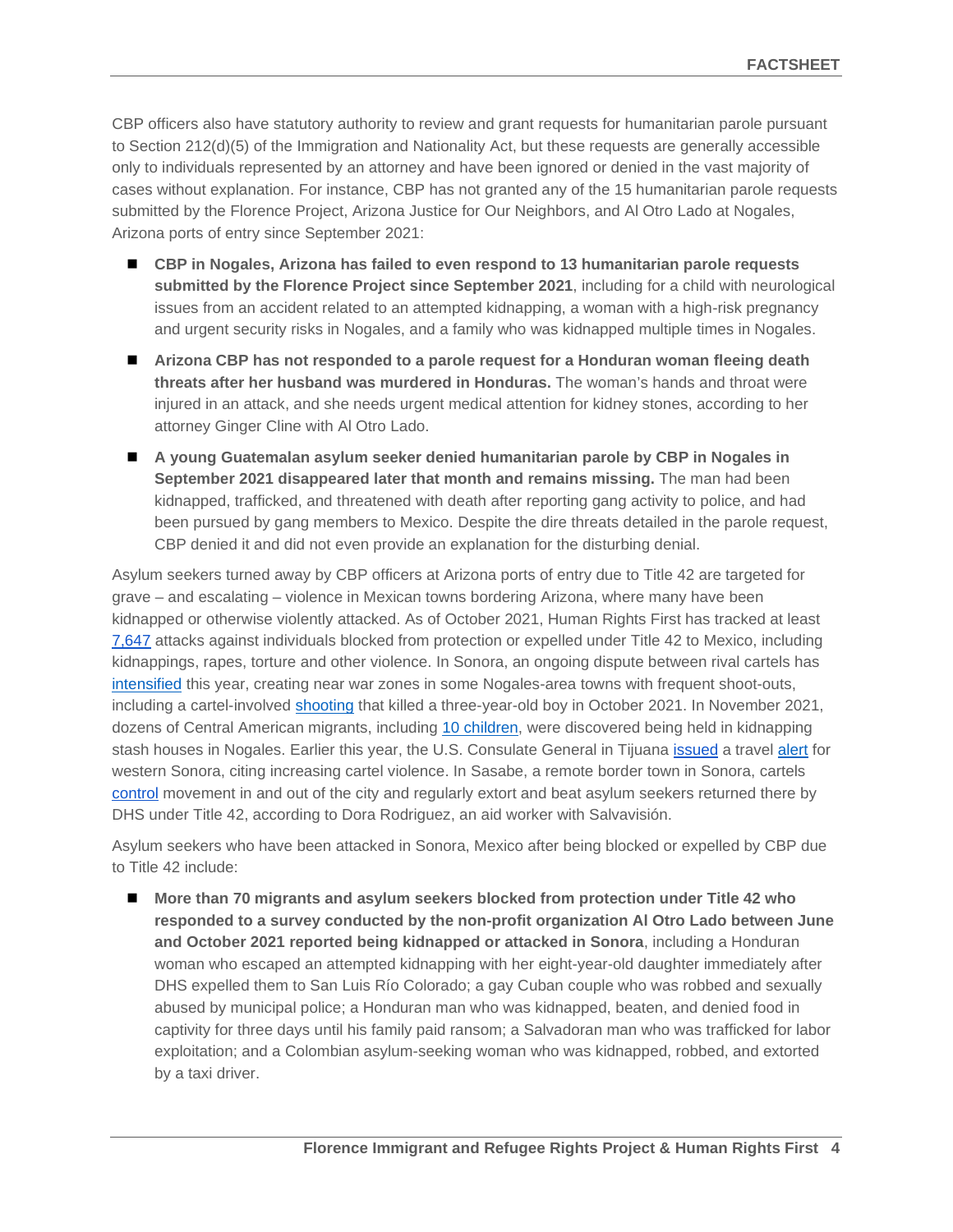- Three Nicaraguan political dissidents, whom DHS twice expelled to Mexico in August 2021, **have been strip-searched and robbed by Mexican government officials on multiple occasions.** In mid-August 2021, DHS turned them over to Mexican migration officers who verbally abused them and deprived them of food in detention, forced them to strip naked, and stole their money and valuables. In late August 2021, Mexican police boarded a bus that the three were riding near the border with Yuma, Arizona, forced them off the bus, strip-searched them, and stole their money. As of October 2021, the dissidents remained in danger in Mexico, unable to access the U.S. asylum process, according to Anaís Catalina, an advocate assisting them.
- A Guatemalan asylum-seeker was kidnapped soon after DHS expelled him and his seven**year-old daughter near the Lukeville port of entry at night in spring 2021.** When the man went to buy food for his daughter, four men covered his face with a cloth, beat him, and held him captive for 15 days, during which time his daughter was forced to enter the United States alone.
- **In spring 2021, armed men kidnapped a group of Honduran women and children who had been waiting in Nogales for the opportunity to request U.S. asylum.** One mother and her three-year-old daughter managed to escape and ran into a convenience store. Someone in the store escorted the family to a taxi, but the kidnappers followed the family until they arrived at the Kino Border Initiative office.
- **A Mexican asylum-seeking family with three young daughters, ages eight, five, and two, who remain blocked from protection due to Title 42, narrowly escaped an attempted kidnapping in Nogales in October 2021.** Three men dressed in black rushed at the family in a truck, threatening to take the children. The mother and children managed to flee to a hotel while the father fought off the attackers, sustaining neck and back injuries for which he required hospital treatment.

Turning away or expelling people seeking asylum from Mexico and returning them to Mexico without assessing their protection requests constitutes *refoulement* and violates U.S. treaty obligations and U.S. refugee law. In addition, DHS [coordination](https://www.humanrightsfirst.org/sites/default/files/IllegalandInhumane.pdf) with Mexican migration officials appears to be facilitating illegal chain expulsions of asylum seekers from the United States to Mexican border cities and into Guatemala. According to the Kino Border Initiative, non-Mexican individuals expelled to Mexico by DHS under Title 42 through the Nogales port of entry continue to be handed directly to Mexican migration officers, who load them onto buses to expel them across the southern Mexican border. These buses transport expelled individuals to a migration detention center in Hermosillo, Sonora and then onto southern Mexico, where Mexican migration officers have forced many to cross into Guatemala without an opportunity to request asylum in Mexico.

Even as the Biden administration defends the Title 42 policy as a ["public health imperative,](https://news.yahoo.com/mayorkas-dhs-title-42-immigration-095900696.html?soc_src=social-sh&soc_trk=tw&tsrc=twtr)" CBP officers continue to fail to observe basic COVID-19 precautions. CBP officers frequently do not wear personal protective equipment at Arizona ports of entry. For instance, in October 2021, Florence Project staff members observed groups of CBP officers at the Mariposa Port of Entry without masks on multiple occasions. Staff members have noted that in the Nogales area, CBP use of personal protective equipment remains "virtually nonexistent." Despite claims that Title 42 expulsions are necessary to avoid holding asylum seekers in congregate settings, Florence Project attorneys have represented or spoken with dozens of asylum seekers subjected to Title 42 who were jailed for months in Immigration and Customs Enforcement (ICE) detention in order to be expelled under Title 42, held for days or weeks in CBP holding cells, and/or transported by DHS between ports of entry by bus and plane to be expelled to Mexico - actions that cause spread of COVID-19 and further undermine the credibility of the administration's supposed justifications for the policy. For instance: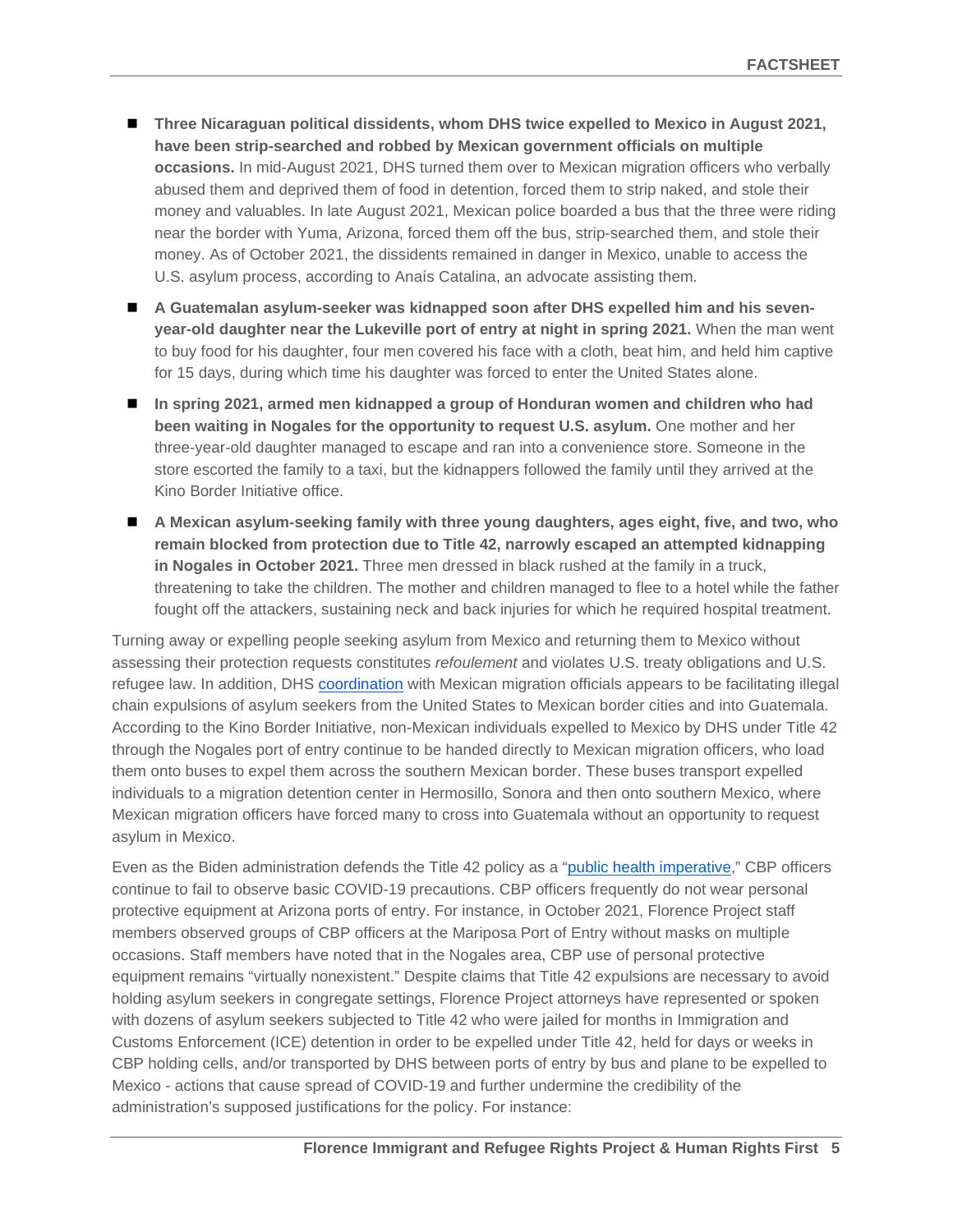- In October 2021, DHS detained a Salvadoran asylum seeker and her one-year-old daughter **for three days in an unsanitary, crowded facility near McAllen, Texas with dozens of other women and children before flying them hundreds of miles to Arizona and using Title 42 to expel them through the Nogales port of entry to Mexico.** U.S. immigration officers confiscated their sweaters and kept the cell extremely cold, lowering the temperature to punish the group when they made noise. Many of the children in the group, including the woman's daughter, became sick and were vomiting. When the woman asked for medical attention for her daughter, one U.S. immigration officer replied, "this isn't a hotel. Stop feeding her and she'll stop vomiting," according to an interview conducted by the Kino Border Initiative.
- In late October 2021, DHS expelled dozens of asylum-seeking families with children who **were visibly ill after DHS chose to detain them for up to seven days in congregate settings, instead of releasing them to join family and continue the asylum process in the United States.** After being expelled to Nogales, Mexico, the families told the Kino Border Initiative that CBP did not test detainees for COVID-19, did not isolate those showing symptoms of illness, and failed to provide adequate medical attention. Three families who were expelled to Nogales tested positive for COVID-19 after having been detained by CBP in these conditions.

As epidemiologists and medical [experts](https://www.publichealth.columbia.edu/node/76271) have repeatedly made clear, Title 42 expulsions endanger the safety and health of the individuals being expelled and are *undermining*, not protecting public health. Instead of continuing dangerous Title 42 expulsions, DHS should process asylum seekers using appropriate science-based [measures](https://www.publichealth.columbia.edu/public-health-now/news/public-health-experts-issue-recommendations-protect-public-health-and-lives-asylum-seekers) recommended by public health experts to safeguard public health and protect asylum seekers and CBP personnel.

### **Children Denied Protection at Ports of Entry, Separated from Family Due to Title 42**

The Biden administration's continued use of Title 42 is blocking some unaccompanied children from seeking protection at U.S. ports of entry and continues to force desperate families to send children alone across the border into the United States to try to protect them.

CBP officers at Arizona ports of entry are turning away some unaccompanied children, even though they have not been subject to Title 42 expulsions since November 2020 following a federal court [order](https://www.acludc.org/sites/default/files/field_documents/080_pjes_opinion_granting_class_and_pi.pdf) blocking expulsions of unaccompanied children and a subsequent [change](https://www.federalregister.gov/documents/2021/02/17/2021-03227/notice-of-temporary-exception-from-expulsion-of-unaccompanied-noncitizen-children-pending) to the CDC Title 42 order in [February 2021](https://www.federalregister.gov/documents/2021/02/17/2021-03227/notice-of-temporary-exception-from-expulsion-of-unaccompanied-noncitizen-children-pending) exempting them from the policy. Nonetheless, CBP officers at some ports of entry, including those near Nogales, continue to turn away some unaccompanied children. These include children who have established their age by affirmatively presenting birth certificates to CBP officials. Turning children away not only violates U.S. laws, but leaves them displaced and vulnerable in highly dangerous Sonora border towns like Nogales, where children have suffered brutal violence near ports of entry at the hands of deadly criminal organizations that target migrants. In fall 2021, for instance, an asylum-seeking teenage child told Florence Project that members of an organized criminal group had kidnapped and tortured him near Nogales. According to the Florence Project, several Mexican teenagers have been assaulted, beaten, and robbed in Nogales after CBP officers turned them away from the port of entry. The Florence Project has assisted many unaccompanied children CBP has turned away from Arizona ports of entry, including:

■ CBP turned away a 17-year-old Mexican child fleeing death threats by members of an **organized criminal group who tried to request asylum at the Deconcini port of entry in June 2021.** An officer told him they were "not giving asylum right now." When the child informed the officers of his age, they told him he should try entering in a different location such as Texas.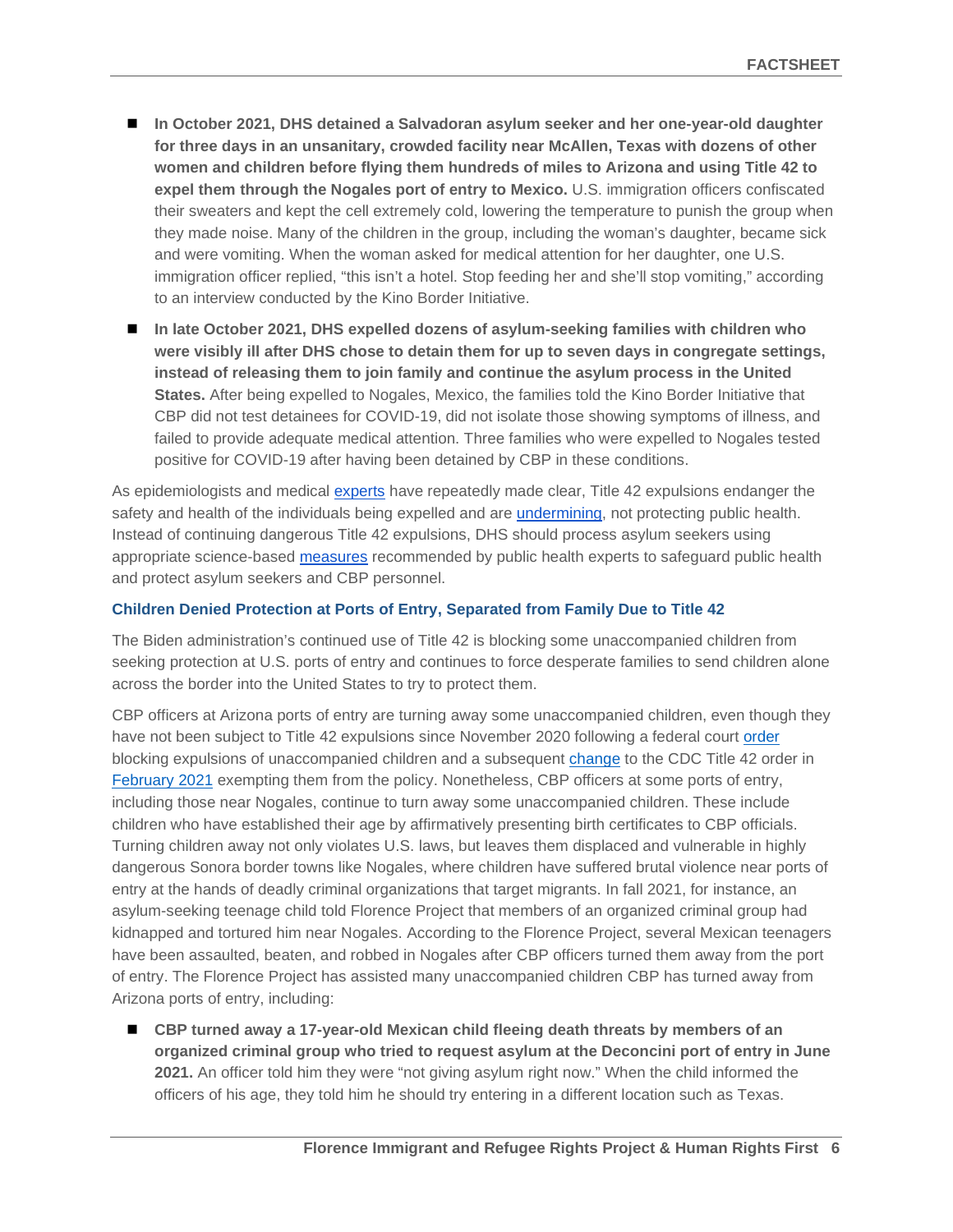- In September 2021, CBP turned away a 14-year-old Honduran boy who requested asylum at **the Deconcini port of entry.** After asking the boy for biographical information including his age, the officer told him, "Hondurans can't pass without documents." When the boy begged a second officer to help him, the officers threatened to call Mexican police to have him removed.
- When a 17-year-old Mexican boy requested asylum at the Nogales port of entry with his **infant nephew in August 2021, CBP officers told him the border was "closed"** and advised that they "go to Kino [Border Initiative]" - a nonprofit organization that provides humanitarian support - to request asylum.

Using Title 42 to block unaccompanied children, many of whom are attempting to seek asylum, at ports of entry violates U.S. refugee and anti-trafficking laws, international refugee treaty obligations, and the Biden administration's own policy exempting unaccompanied children from Title 42 expulsions. Yet CBP officers continue to turn away some unaccompanied children at ports of entry, and many unaccompanied children are only able to request protection at Arizona ports of entry when accompanied by an attorney. A June 2021 study by [Amnesty International](https://www.amnesty.org/en/wp-content/uploads/2021/07/AMR5142002021ENGLISH.pdf) found that CBP officers turn away nearly all Mexican unaccompanied children seeking protection without screenings required under U.S. and international law. Children fleeing persecution and other danger who are arriving at the border alone are particularly illequipped to, and should never be required to, find advocates to assist them to request protection at a U.S. port of entry.

The administration's use of Title 42 also continues to separate families who are forced to send their children alone to the United States to try to protect them. At Arizona ports of entry, parents and older siblings have been pushed to make the horrible, deeply traumatizing decision to send children alone to the United States at ports of entry, as illustrated by the examples below. Unaccompanied children processed at Arizona and other ports of entry remain in CBP holding facilities until they are placed in the [custody](https://www.forbes.com/sites/forbeseq/2021/08/01/end-the-cycle-of-crises-for-unaccompanied-immigrant-children/?sh=733a79311292) of the U.S. Office for Refugee Resettlement and often held in shelters for weeks or months before being released to a U.S. sponsor. At the same time, their family members are forced to remain in danger in Mexico as the Title 42 policy blocks them from seeking asylum together as a family. Florence Project staff members have assisted several asylum-seeking families who made the impossible decision to send their children to the United States alone to escape the danger the family was attempting to flee, including:

- **A 17-year-old Mexican girl and her 11-year-old brother were forced to separate from their 18 year-old brother to seek protection at a Nogales port of entry after the girl was kidnapped and raped by cartel members in Mexico in summer 2021.** Their 18-year-old brother, who had been attacked and threatened by the same cartel, was left behind in danger in Mexico merely because he was not a child under U.S. law.
- A 14-year-old Honduran boy was forced to request asylum alone at the Nogales port of entry **in September 2021 after his 27-year-old brother went missing.** The brother had attempted to cross the desert alone to seek protection in the United States. The boy had previously tried to present at the DeConcini port of entry and provided documentation of his age, but CBP turned him away and threatened to call the Mexican police. He was only able to be processed by CBP once he was accompanied to the port of entry by advocates from the Kino Border Initiative and Florence Project. His older brother remains missing and is, sadly, presumed dead.
- Due to Title 42, a 15-year-old Mexican girl fleeing violence was forced to request asylum at a **Arizona port of entry alone**, leaving her older brother and caretaker in danger in Mexico.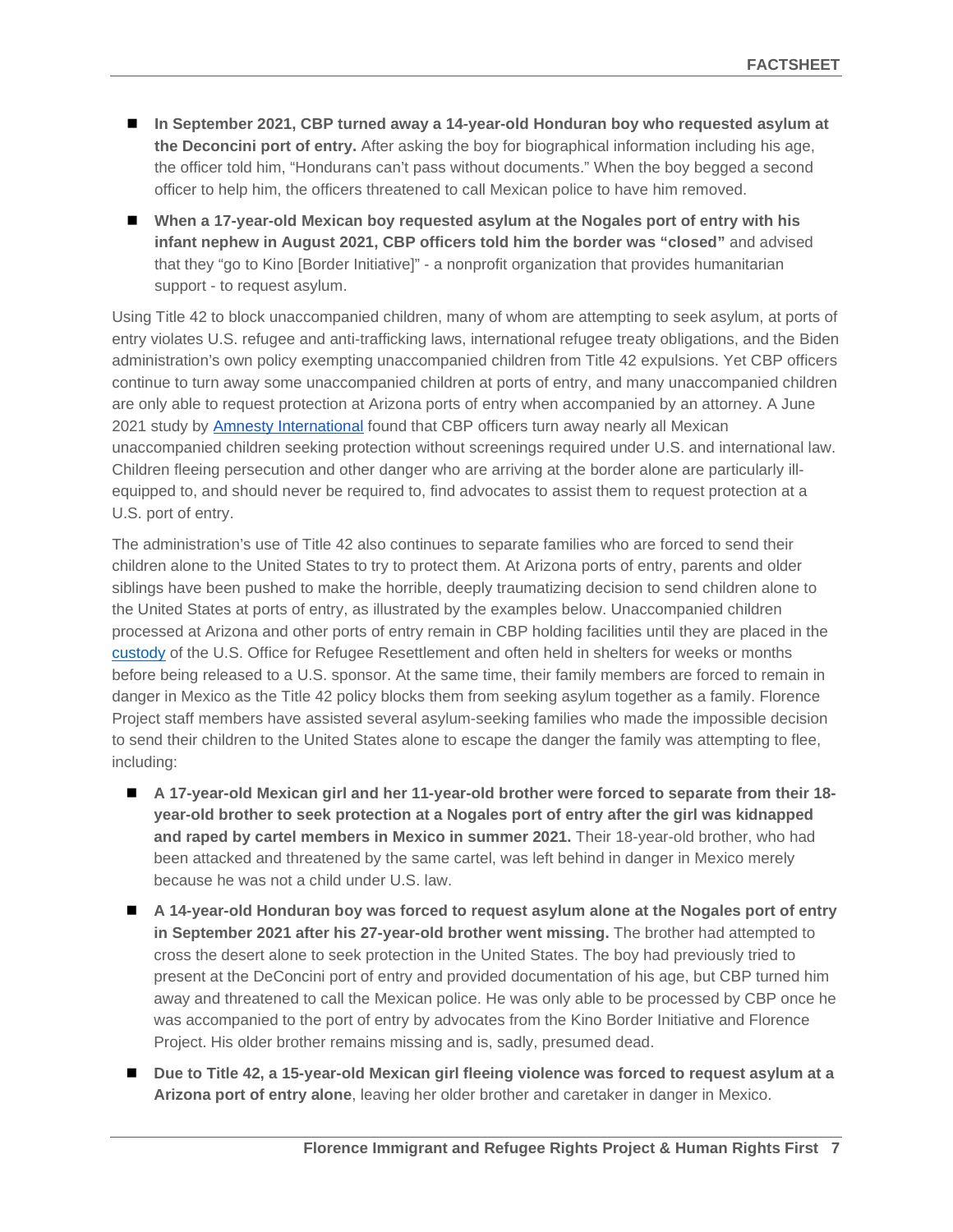**A 17-year-old Mexican boy who fled his home after suspected gang members threatened him at gunpoint was sent alone to an Arizona port of entry because of Title 42, separating him from his uncle**, who is also seeking asylum and who had been his caretaker since the boy's parents abandoned him at birth.

## **Unable to Access Protection at Ports of Entry, Asylum Seekers Undertake Dangerous Border Crossings**

Policies that block people from seeking asylum at ports of entry violate U.S. law, create [disorder,](https://www.elimparcial.com/mundo/VIDEO-Migrantes-cruzan-en-bola-por-la-frontera-de-San-Luis-20210609-0090.html) thwart organized processing, and push people to undertake [dangerous,](https://www.elsoldehermosillo.com.mx/policiaca/rescatan-a-mujer-migrante-con-sus-hijos-en-el-desierto-de-arizona-7172865.html) and increasingly [deadly,](https://www.cbp.gov/newsroom/local-media-release/del-rio-border-patrol-sector-warns-life-threatening-conditions) crossings away from ports of entry, often at the mercy of criminal organizations that control much of the U.S.-Mexico border. DHS Office of Inspector General (OIG) [reports](https://www.oig.dhs.gov/sites/default/files/assets/2018-10/OIG-18-84-Sep18.pdf) have [confirmed](https://www.oig.dhs.gov/sites/default/files/assets/2020-10/OIG-21-02-Oct20.pdf) that policies that block asylum at ports of entry push asylum seekers to cross the border away from official ports of entry.

After an unseasonably hot summer, crossing the border through the Arizona desert has grown increasingly treacherous. The nonprofit Humane Borders [reported](https://www.theguardian.com/us-news/2021/jul/12/us-immigration-bodies-heat-arizona) that the remains of 127 people had been encountered in the Arizona-Mexico borderlands during the first half of 2021, an increase over the same period in [2020,](https://www.theguardian.com/us-news/2021/jan/30/us-mexico-border-crossings-arizona-2020-deadliest-year) which was the deadliest [year](https://preprint.press.jhu.edu/jhcpu/sites/default/files/KoleskiFinalCEPPR.pdf) for migrant crossings in the region. In September 2021, the [bodies](https://www.abc15.com/news/state/asylum-seeker-mother-and-10-year-old-daughter-found-dead-in-desert-near-yuma) of a Colombian asylum-seeking woman and her 10-year-old daughter, who had died from heat exposure, were found in the Yuma desert on a day when temperatures had reached 113 degrees Fahrenheit. The woman's other child, a two-year-old, was found alive with his mother's body.

DHS continues to use Title 42 to expel dehydrated, malnourished, and injured asylum seekers who have attempted to seek protection by crossing the Arizona desert. The nonprofit organization Salvavisión has assisted many asylum seekers expelled by DHS to Sasabe, Sonora with serious injuries, including individuals with severely blistered feet, according to Dora Rodriguez, an aid worker with the organization. Sick and injured asylum seekers expelled to Mexico by DHS officers in Arizona include:

- In late summer 2021, DHS expelled a 19-year-old Honduran asylum seeker who became so **dehydrated in the Arizona desert that he had to be rushed to a Nogales, Arizona hospital.** The young man, who had been kidnapped, trafficked, and threatened with death in Honduras, was sent back to Mexico immediately after the hospital discharged him.
- **In August 2021, DHS expelled a group of Guatemalan migrants to Nogales, Mexico who needed to be immediately rushed to the hospital to receive treatment for injuries they sustained crossing the Arizona border.** According to a [complaint](https://www.kinoborderinitiative.org/wp-content/uploads/2021/08/KINO-NETWORK-CBP-Abuses-consolidated.pdf) filed by Kino Border Initiative with the DHS Office of Civil Rights and Civil Liberties, Border Patrol agents refused to provide medical attention to a man in the group who sustained cuts to his face after being knocked into a cactus by the agents' dog, nor to his brother-in-law, who was vomiting from dehydration. The agents had deprived the group of water for two hours after initially encountering them.
- [Maily Martinez,](https://urldefense.com/v3/__https:/www.youtube.com/watch?v=MXZ9e1jQTew__;!!Lk31oBA0z-9QMnO0!RariDdn7YJGuE2MzBDGRBi6fe_7Uh3T_JAXqENNdiWmJYIrNze-5vmfwk08uyQl68jkpL2s$) a Honduran woman who sought protection with her husband and two-year**old son near Yuma, Arizona, miscarried eight-and-a-half-month-old twins after Border Patrol agents denied her medical attention and expelled her to Mexico in July 2021.** The family had crossed the Arizona desert before surrendering to Border Patrol agents, who detained them for five hours in a freezing cold holding cell, ignored Martinez's pleas for medical treatment for unbearable pain in her abdomen, and failed to provide food or water. The officers told the family that "the United States [wa]s not accepting people from Honduras."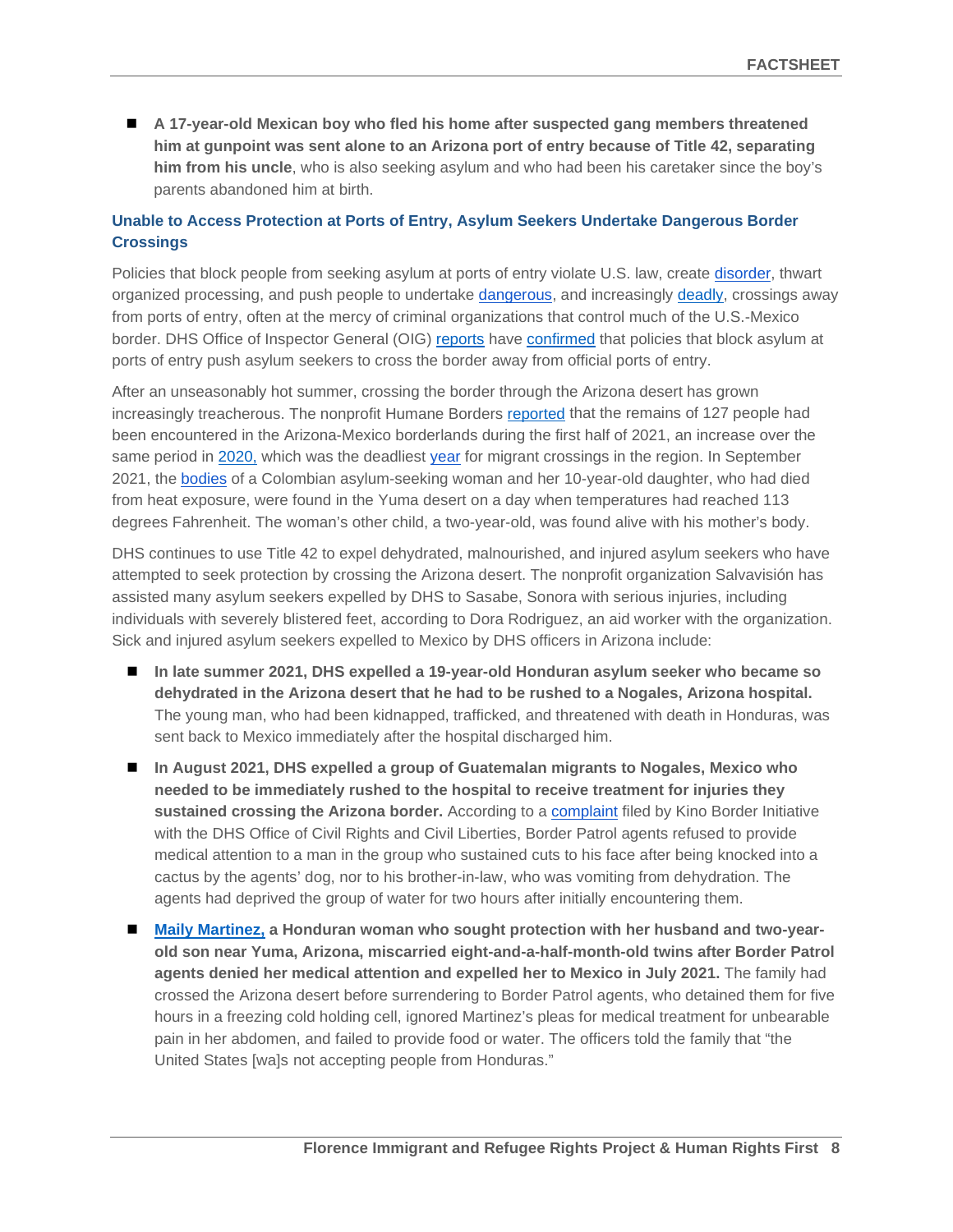## **DHS' Decision to Block and Expel Asylum Seekers Limits Its "Capacity" to Process Asylum Seekers**

The Biden administration's [claims](https://nypost.com/2021/09/28/dhs-chief-alejandro-mayorkas-says-1-in-5-migrants-have-illness-after-del-rio-fiasco/) that it [lacks](https://int.nyt.com/data/documenttools/shahoulian-declaration/1b52f4354fb0d655/full.pdf) the ["capacity"](https://www.dhs.gov/news/2021/08/12/secretary-mayorkas-delivers-remarks-brownsville-texas) to process asylum seekers at ports of entry and along the border using the public health safeguards repeatedly [recommended](https://www.publichealth.columbia.edu/sites/default/files/public_health_recommendations_for_processing_families_children_and_adults_seeking_asylum_or_other_protection_at_the_border_dec2020_0.pdf) by public health experts are unfounded and a product instead of its decision to continue to direct DHS personnel to carry out illegal Title 42 expulsions instead of processing requests for asylum protection.

For example, DHS continues to deploy staff at Arizona and other ports of entry to block asylum seekers from reaching U.S. territory to request protection. The DHS OIG [found](https://www.oig.dhs.gov/sites/default/files/assets/2020-10/OIG-21-02-Oct20.pdf) in 2020 that "by assigning staff [at the Nogales port of entry] to operate the limit line, the port reduced its capability to process" asylum seekers and other undocumented migrants. At the same time, CBP officers at Arizona ports of entry process thousands of travelers each day with [Bureau of Transportation Statistics](https://www.bts.gov/browse-statistical-products-and-data/border-crossing-data/border-crossingentry-data) data showing that 1.4 million pedestrians, bus, car and train passengers were processed by CBP into the United States through Arizona ports of entry in August 2021 alone.

In addition, DHS has managed to find the capacity to devote extensive personnel, financial, and other resources to continue subjecting asylum-seeking families to so-called "lateral expulsion" flights from Texas and expelling them through the Nogales port of entry to Mexico. Families with young children who had entered the United States to seek protection in the Texas Rio Grande Valley continue to arrive daily at the Nogales port of entry for expulsion after having been subjected to lateral expulsion flights, according to Dora Rodriguez, an aid worker with Salvavisión. On October 21 and 22, 2021, for instance, DHS expelled groups of 60 to 70 migrants and asylum seekers, all families with young children, through the Nogales port of entry after flying them from Laredo and McAllen, Texas. According to the Sonora Migrant Project, many of the children were in tears and sick due to DHS's choice to use Title 42 and failure to use health safeguards. CBP [data](https://www.cbp.gov/newsroom/stats/nationwide-encounters) shows that in September 2021 Border Patrol agents in the Yuma sector expelled migrants and asylum seekers from Cuba, El Salvador, Guatemala, Haiti, Honduras, Nicaragua, and Venezuela, among other countries to Mexico through Arizona ports of entry.

Even while using Title 42, DHS has processed limited numbers of asylum seekers safely and efficiently at ports of entry, including in Nogales. From the spring of 2021 to August 2021, DHS granted exemptions to Title 42 as a result of a legal [challenge](https://www.acludc.org/en/cases/huisha-huisha-v-gaynor-defending-due-process-rights-children-seeking-refuge-us-during-covid19) to the expulsion policy, allowing some asylum seekers to be processed at ports of entry. For instance, in summer 2021, CBP at the DeConcini port of entry processed approximately 30 to 50 individuals per day within only a few hours, avoiding the use of congregate detention settings and [releasing](https://news.azpm.org/p/news-splash/2021/6/13/195891-ngo-asylum-program-comes-to-arizona/) families and individuals to a [network](https://news.azpm.org/p/newsfeature/2021/7/20/197481-uncertainty-abound-as-some-asylum-seekers-bypass-pandemic-era-restrictions-at-border/) of nonprofit shelters and humanitarian service providers. But with Title 42 still in place, and especially since the limited exemptions ended, Florence Project staff who cross the border daily have observed during fall 2021 CBP officers at ports of entry in and around Nogales who appear unoccupied, often standing around in groups, not attending to travelers crossing at the port of entry or carrying out other duties. In addition, some non-profit migrant shelter providers in Arizona report that their facilities are going virtually unused as they received very few asylum seeking families or individuals in October 2021.

DHS also artificially limits protection at certain ports of entry, as DHS OIG has [confirmed,](https://www.oig.dhs.gov/sites/default/files/assets/2020-10/OIG-21-02-Oct20.pdf) including in Arizona, forcing asylum seekers to travel great distances to access safety. For example, CBP limited Title 42 exemptions and the MPP wind-down to a handful of ports of entry along the U.S.-Mexico border. Of the six Arizona-Mexico border [ports of entry,](https://www.cbp.gov/contact/ports/az) none were designated as ports for processing the MPP wind-down and only one – Nogales – was designated for processing asylum seekers exempted from Title 42. In some cases, DHS has also arbitrarily and inexplicably forced asylum seekers eligible for processing to travel long distances to access protection. For instance, in summer 2021, CBP officers at Arizona ports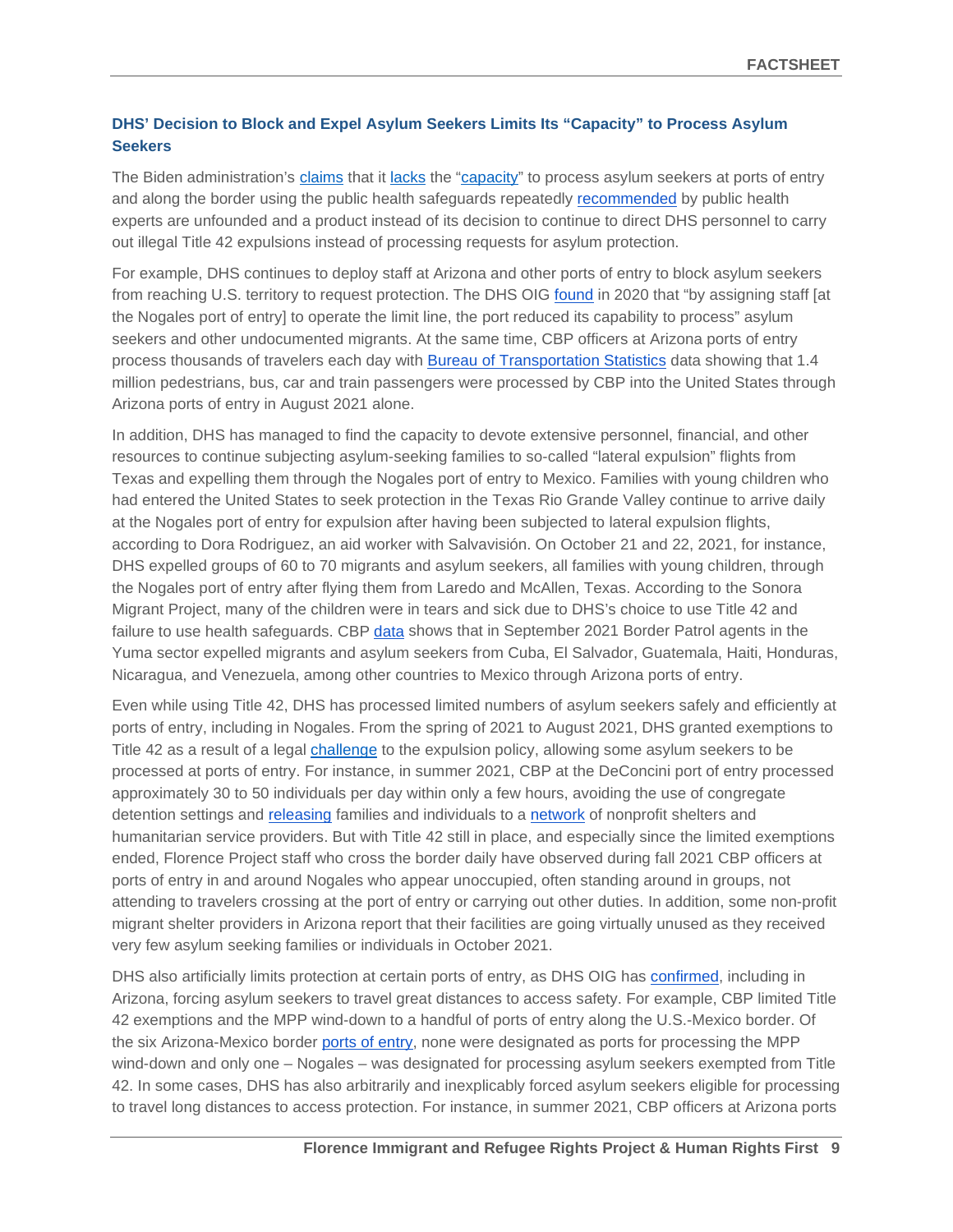of entry refused to process a young Honduran woman who was several months into a high-risk pregnancy and her six-year-old son who were eligible to enter the United States through the MPP winddown, even though a few other vulnerable MPP cases had been processed in Nogales. Instead, CBP required the woman, who was experiencing severe stomach pain and heavy vaginal bleeding, to travel nearly 300 miles to Tijuana to be processed at the San Ysidro port of entry.

#### **Key [Recommendations](https://www.humanrightsfirst.org/resource/recommendations-biden-administration-upholding-us-refugee-law-and-restoring-asylum)**

To the Biden administration:

- **Stop expelling refugee families** and adults and rescind the [discredited](https://www.aclu.org/legal-document/supplemental-declaration-former-cdc-officials) CDC [order](https://www.govinfo.gov/content/pkg/FR-2021-08-05/pdf/2021-16856.pdf) issued under the Biden administration, which is being used to continue the illegal Title 42 policy.
- **[Process asylum requests at the southern border,](https://welcomewithdignity.org/wp-content/uploads/2021/10/wwd-recommendations.pdf) including at ports of entry**, while using appropriate [science-based](https://www.publichealth.columbia.edu/sites/default/files/public_health_recommendations_for_processing_families_children_and_adults_seeking_asylum_or_other_protection_at_the_border_dec2020_0.pdf) [measures](https://www.publichealth.columbia.edu/research/program-forced-migration-and-health/letter-cdc-director-walensky-hhs-secretary-becerra-and-dhs-secretary-mayorkas-august-2021-title-42-0) recommended by public health experts and employing humane policies that uphold U.S. laws and treaties to provide access to asylum for people seeking protection.
- **Avoid use of so-called "metering" policies to artificially reduce capacity at ports of entry** and block asylum seekers from requesting protection, which leave asylum seekers stranded in lifethreatening dangers, violate U.S. and international legal obligations, and push people fleeing harm to attempt dangerous crossings to reach safety.
- **[Do not re-implement](https://www.humanrightsfirst.org/resource/legal-service-providers-joint-letter-mpp) the illegal MPP policy in any form.** Instead resume and [expand](https://www.humanrightsfirst.org/sites/default/files/MPPWindDownNGOLetter_FINAL.pdf) efforts to bring people to safety under the MPP wind down.
- **Avoid the use of expedited removal or detention of asylum seekers** and instead employ steps to process asylum seekers swiftly and safely at ports of entry and quickly release them using proven community-based case [support](https://www.womensrefugeecommission.org/research-resources/community-support-for-migrants-navigating-the-us-immigration-system/) programs.
- Coordinate with and provide logistical and financial support to critical local service **providers** offering shelter, legal services, and humanitarian aid to ensure that asylum seekers are treated humanely and safely transited to destination locations where they can continue the asylum process.
- Order DHS officers and employees to end mistreatment of asylum seekers and migrants in **custody**, including physical and verbal abuse, denial of food and medical care, and destruction of personal property, and direct the DHS Office for Civil Rights and Civil Liberties to investigate these abuses in a timely manner and provide remedies to the victims of these abuses.

To the U.S. Congress:

- **Withhold appropriations used to carry out expulsions under Title 42**, and any other programs or policies that violate U.S. legal obligations to protect refugees, including MPP, and provide needed support for non-profit service providers and local communities—at the border and in the interior—that are welcoming and caring for asylum seekers.
- **Request information on U.S. expulsion policies and hold oversight hearings** to establish accountability mechanisms for violations of U.S. refugee law and treaty obligations and harms to refugees, including the harmful effects of the expulsion policy, metering, and other policies as well abuses against migrants and asylum seekers by DHS officers.